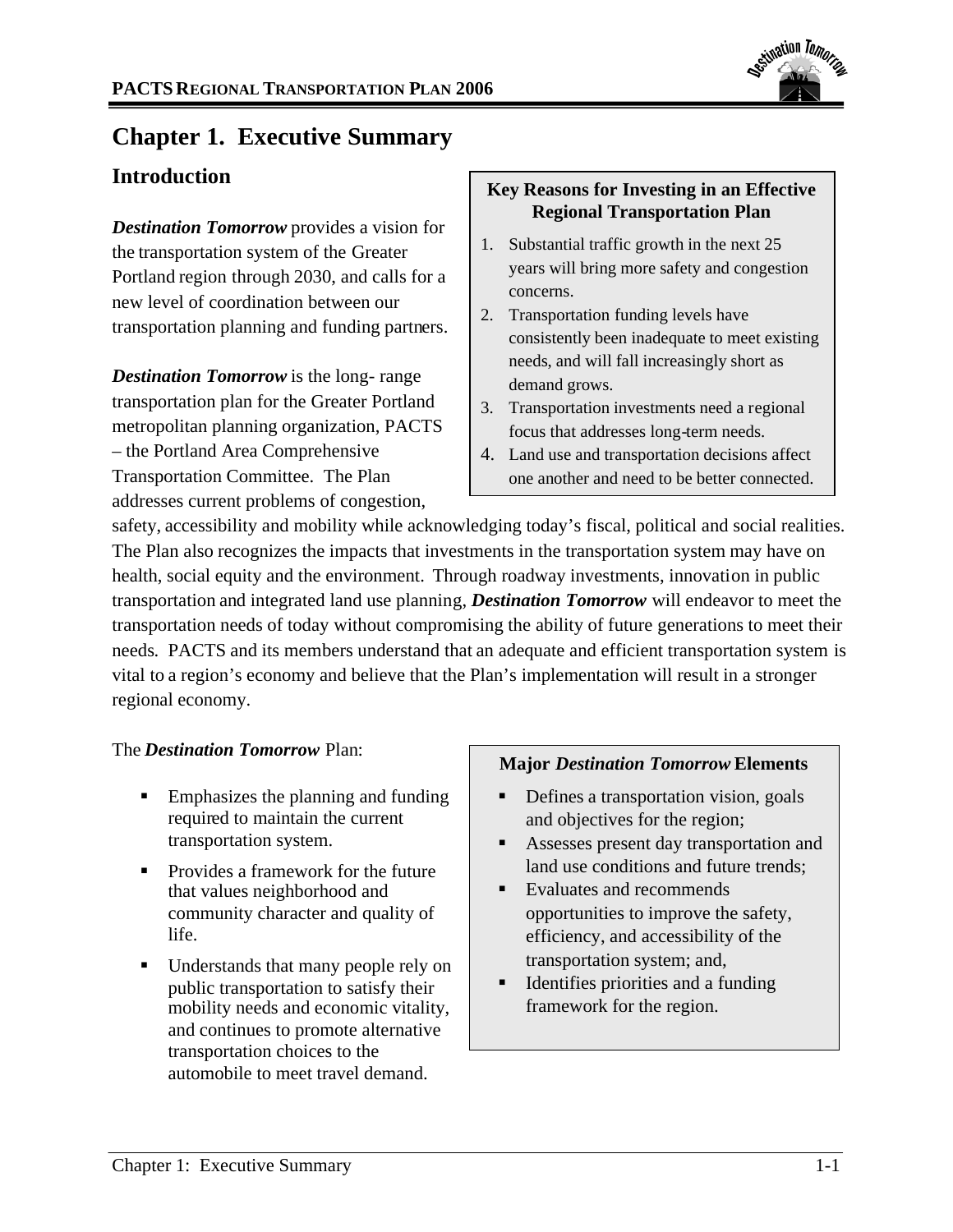

 Recognizes that land use planning is a major factor in determining where people live and where businesses locate, and recommends a strengthening of the connection between transportation and land use planning and investments.

# **PACTS – Organizational Overview**

Since 1975, PACTS has served as the regional transportation planning and federal funding organization (the federally mandated "metropolitan planning organization" or MPO) for the Greater Portland area. MPO's are formed for all urbanized areas with a core population of at least 50,000 people. PACTS is composed of municipal, state and federal officials, representatives of regional planning and transit agencies, and interested citizens and businesses. PACTS oversees transportation studies, identifies needs and sets priorities for certain federal transportation funds available to the area.

#### **PACTS Functions**

- 1. Provides a continuous, coordinated and comprehensive transportation planning process for the greater Portland area.
- 2. Recommends to the MaineDOT the use of federal funding for certain road improvements, for public transportation operating subsidies and capital improvements, for pedestrian and bicycle facilities and for certain other transportation purposes in the PACTS area.
- 3. Performs and oversees transportation studies and policy analysis, and prepares a regional transportation plan.
- 4. Evaluates and approves proposed transportation improvement projects.
- 5. Provides a forum for interagency cooperation and collaborative decision-making, public input, the exchange of ideas and the exploration of innovative transportation concepts.
- 6. Monitors compliance with national air quality goals.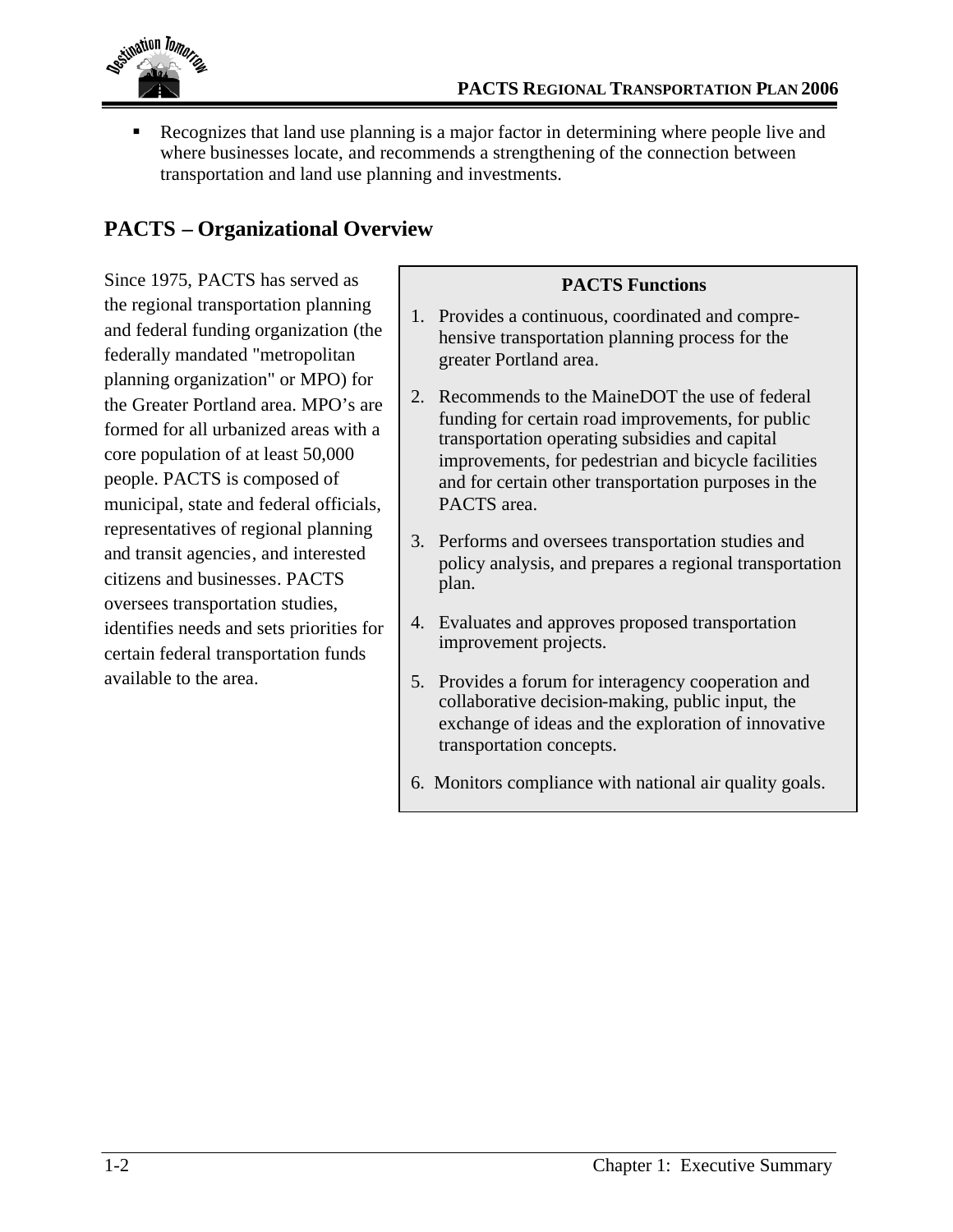



*Destination Tomorrow* 2006 is an update of the Plan adopted in 2003 for the original seven PACTS communities. In response to federal regulations, PACTS expanded to include eight new member communities in 2002. This update is for the fifteen communities that now comprise PACTS: Biddeford, Cape Elizabeth, Cumberland, Falmouth, Freeport, Gorham, North Yarmouth, Old Orchard Beach, Portland, Saco, Scarborough, South Portland, Westbrook, Windham and Yarmouth. (See Figure 1-1.)

## **Vision Statement, Goals and Guiding**

### **Policies**

The development of *Destination Tomorrow* followed a performance-based transportation planning process. The cornerstones of this process are:

- Identifying a desired end state a Vision and goals for the transportation system.
- Identifying needs and potential alternatives.
- Evaluating alternatives to meet those needs based on a set of performance measures.
- Selecting courses of action that best meet the needs in conformance with the established Vision.

### *Destination Tomorrow* **Vision Statement**

The PACTS Regional Transportation System will:

- Provide efficient and cost-effective travel for the region's citizens and goods;
- Provide access to the entire PACTS region through a fully developed and well maintained multi-modal transportation system;
- Promote public safety;
- Protect environmental quality and quality of life;
- Actively complement land use decisions that promote compact development, preserve community character and retain open space; and
- Reflect the policies and values of the PACTS communities.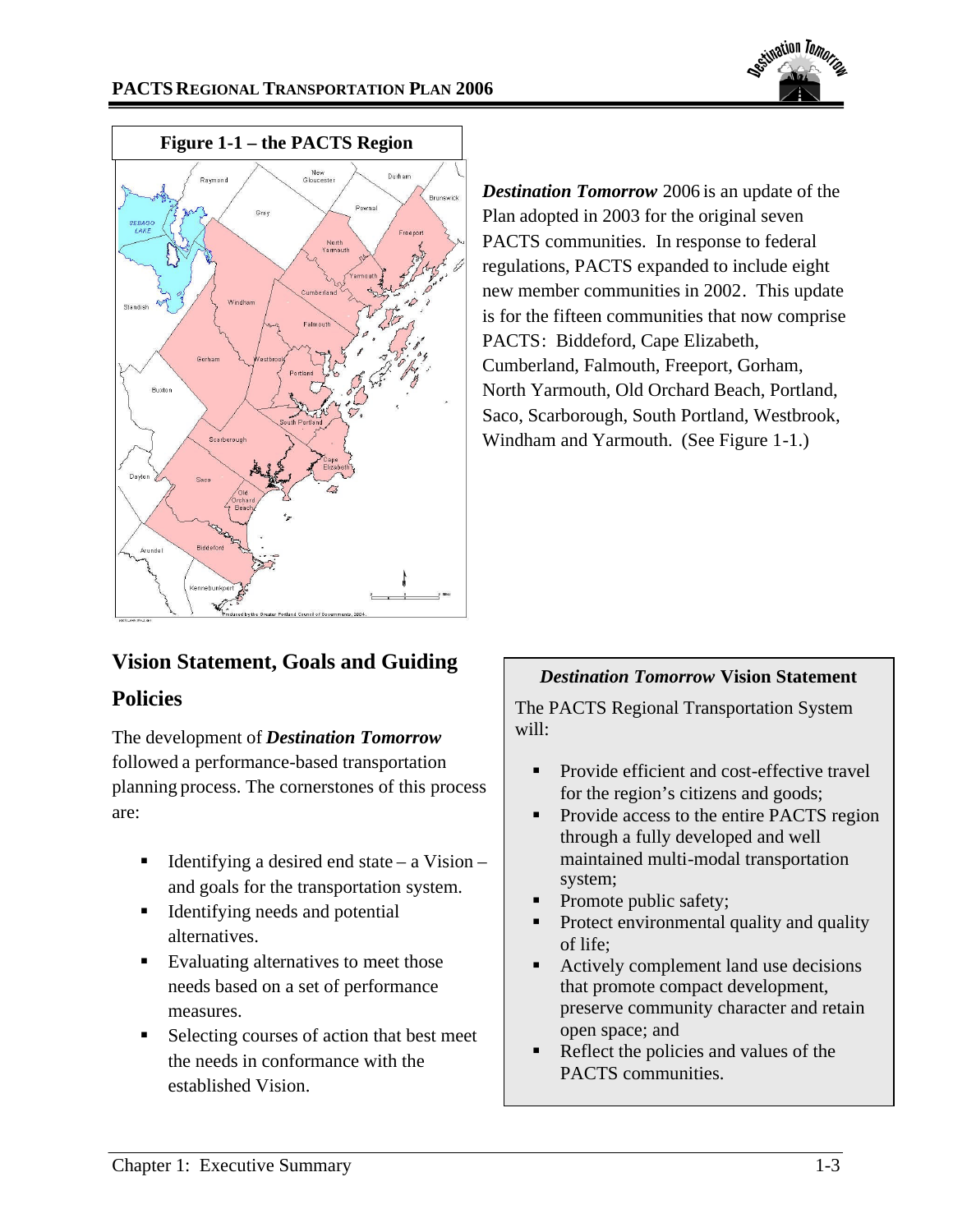

The Vision Statement provided the foundation for the development of *Destination Tomorrow's* Goals and Guiding Policies. Each Goal is associated with a number of Objectives that identify measurable implementation steps in achieving the Plan's vision. The Guiding Policies underpinned the development of the Plan's strategies and recommendations. The Guiding Policies also play an instrumental role in the decisions regarding which transportation projects are funded by PACTS. The *Destination Tomorrow* Goals and Guiding Policies are listed in the two boxes that follow.

#### *Destination Tomorrow* **Goals**

- 1. Economic Development Enhance regional prosperity through support for the economic vitality of existing business and for economic development opportunities encouraged by local and regional plans.
- 2. Mobility, Safety & Accessibility Improve the mobility, safety and accessibility of people throughout the region, and the movement of goods.
- 3. Energy Conservation Conserve and efficiently use non-renewable energy resources.
- 4. Land Use Support land use plans and development patterns that promote efficient transportation services and systems.
- 5. Environmental Quality Protect and improve quality of life and the human and natural environments including natural and cultural resources, air and water quality.
- 6. Regional Focus Reflect a regional approach to transportation and land use planning and decision making founded on effective communication and management of regional resources.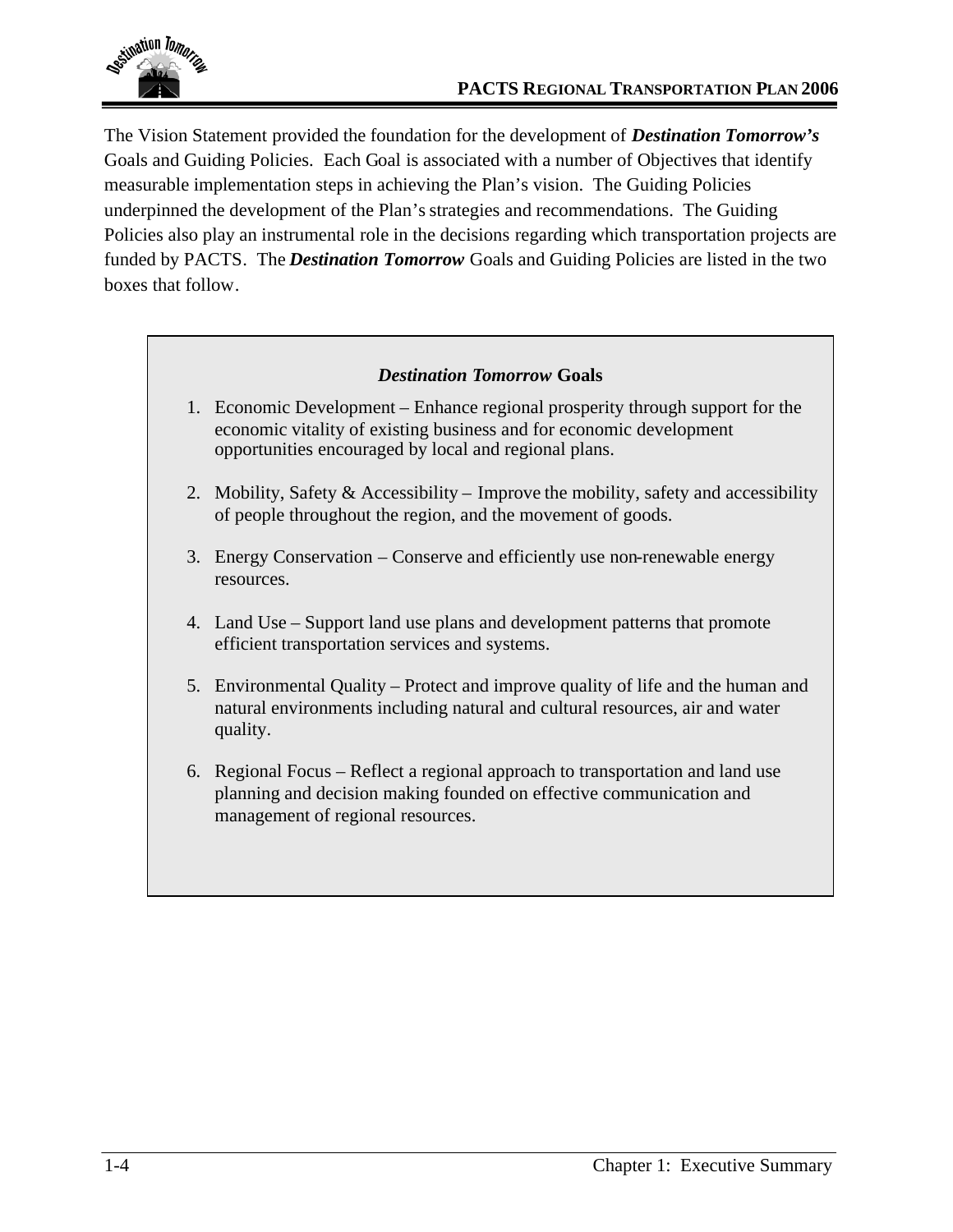

#### *Destination Tomorrow* **Guiding Policies**

- 1. Maintain and preserve the existing transportation systems as the highest priority.
- 2. Make roadway improvements at critical intersections a higher priority than roadway capacity improvements.
- 3. Strategically expand the transportation system while continuing to meet current demands.
- 4. Avoid building major new highways, to the extent possible, with a preference for adding capacity to existing streets first, where feasible and appropriate.
- 5. Strengthen the link between transportation investments and land use policies, and decisions to preserve public investments and promote efficient land use patterns.
- 6. Implement access management measures to preserve access to land uses, to preserve arterial roadway capacity and to promote safety.
- 7. Enhance, maintain and, where appropriate, expand passenger transportation services to increase their accessibility and attractiveness to a larger number of people.
- 8. Promote community and neighborhood livability and economic redevelopment as a goal of transportation investments.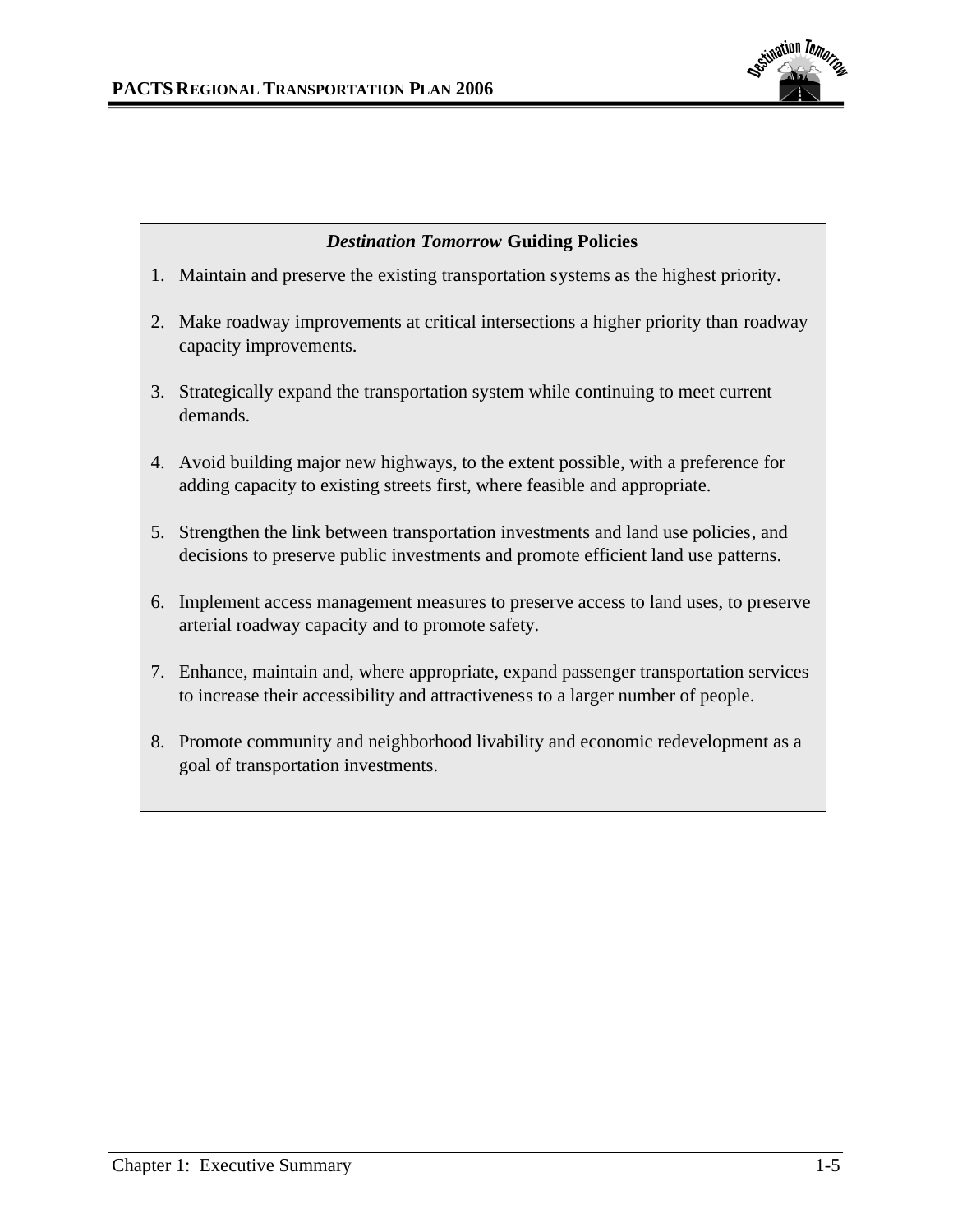

### **Key Findings: Present Conditions and Past/Future Trends Analysis**

Several key findings emerged from the analysis of present conditions related to transportation and land use as well as their past and future trends. In conjunction with the Vision Statement and Goals, these findings helped to guide the development of the Plan's recommendations and strategies.

#### **Key Findings**

- Significant traffic congestion and safety problems currently exist and will worsen if current development patterns and practices, and current investment trends continue.
- Transportation issues are regional in nature and will require a concerted and coordinated multi-jurisdictional response to resolve.
- The gap between transportation needs and available funding resources is large and is widening.
- **There are mixed trends in passenger transportation use and service. Ridership is** increasing on inter-city bus, demand-response bus and air transportation services, and after years of decline is also increasing on local bus service. Passenger transportation still accounts for a small percentage of all trips made. Many areas in PACTS are not accessible by passenger transportation.
- While important to the regional economy, existing land use development patterns, heavy traffic volumes and the design of many of the region's arterials have negative impacts on adjacent residential neighborhoods.
- Land use development patterns and practices are reinforcing dependency on the automobile for travel in the region.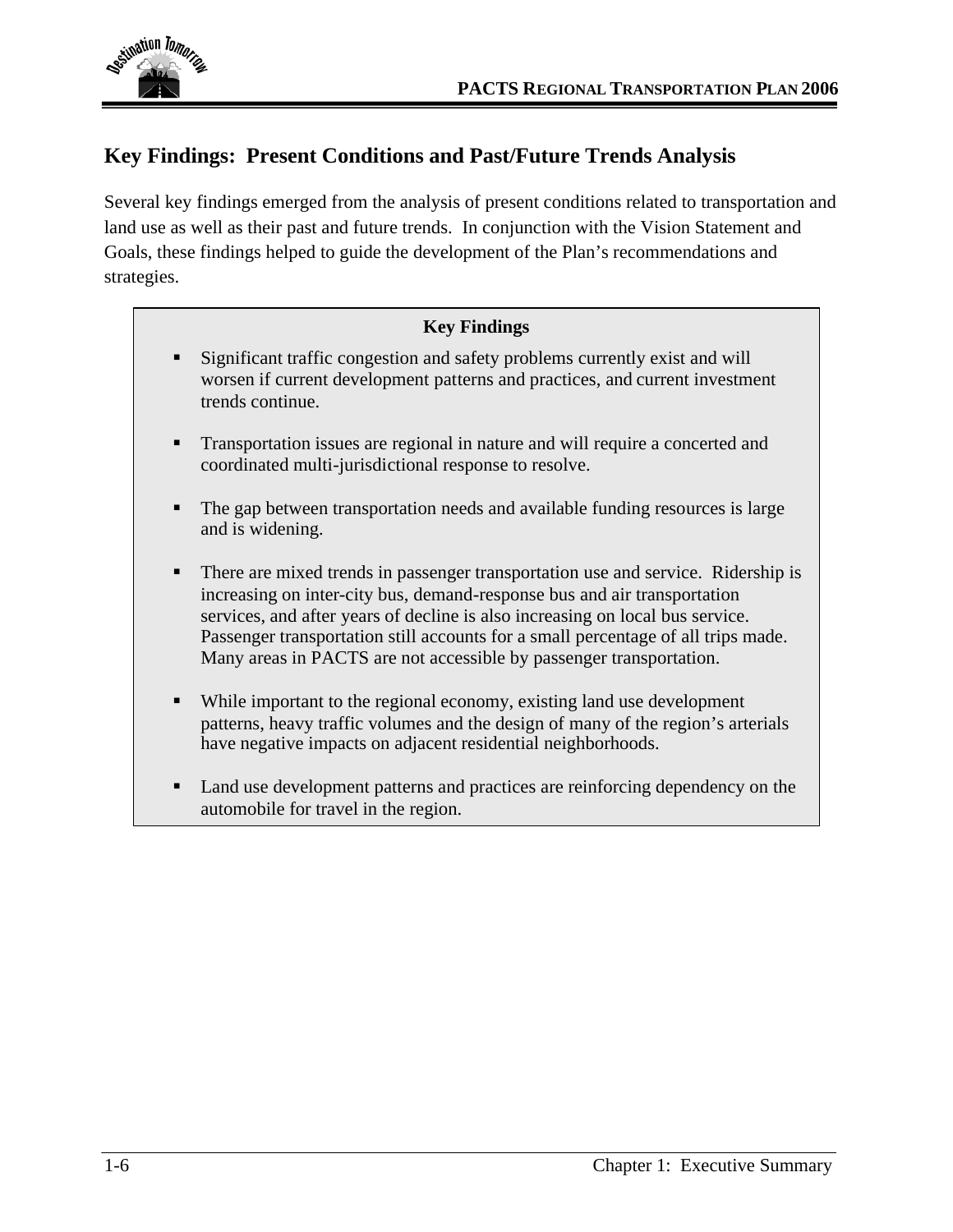

### **Alternatives Explored**

Three different transportation alternatives or "themes" were analyzed relative to the Plan's Goals. These themes were called: Interstate Highway, Arterial Roadway, and Transit. Each theme tested a combination of changes to the physical infrastructure of the transportation system and/or the provision of transportation services. The purposes of the theme analyses were:

- To identify potential benefits and impacts to the transportation system;
- To identify individual infrastructure and/or service changes that could yield the greatest benefits when combined with the "best" infrastructure or service changes from the other themes; and



To identify long-term needs of the transportation system.

### *Destination Tomorrow* **Strategies**

**Destination Tomorrow** includes a comprehensive set of 88 strategies that respond to the many transportation challenges facing the PACTS region. Many of the Plan's strategies are recommendations for action by member transportation agencies and municipalities. Each strategy identifies the organizations responsible for its implementation as well as outlining a broad timeframe for work on the strategies.

Development of the strategies was guided by the realization that future decisions about transportation investments and policies need to be considered in a larger context, and that the current PACTS approach to planning could be broadened and improved upon. The PACTS members, in using the Vision Statement, Goals and Guiding Policies to develop the Plan's strategies, realized that their lack of mutual exclusivity would require trade-offs amongst the policies during the implementation of *Destination Tomorrow*.

In collaboration with the MaineDOT and the Maine Department of Environmental Protection, an air conformity analysis was performed for the *Destination Tomorrow* Plan. The inputs were provided by PACTS. The air conformity analysis was conducted by the MaineDEP and the MaineDOT. The analysis was performed for a target out-year of 2030. The results of the analysis are published in a separate document as an addendum to this Plan.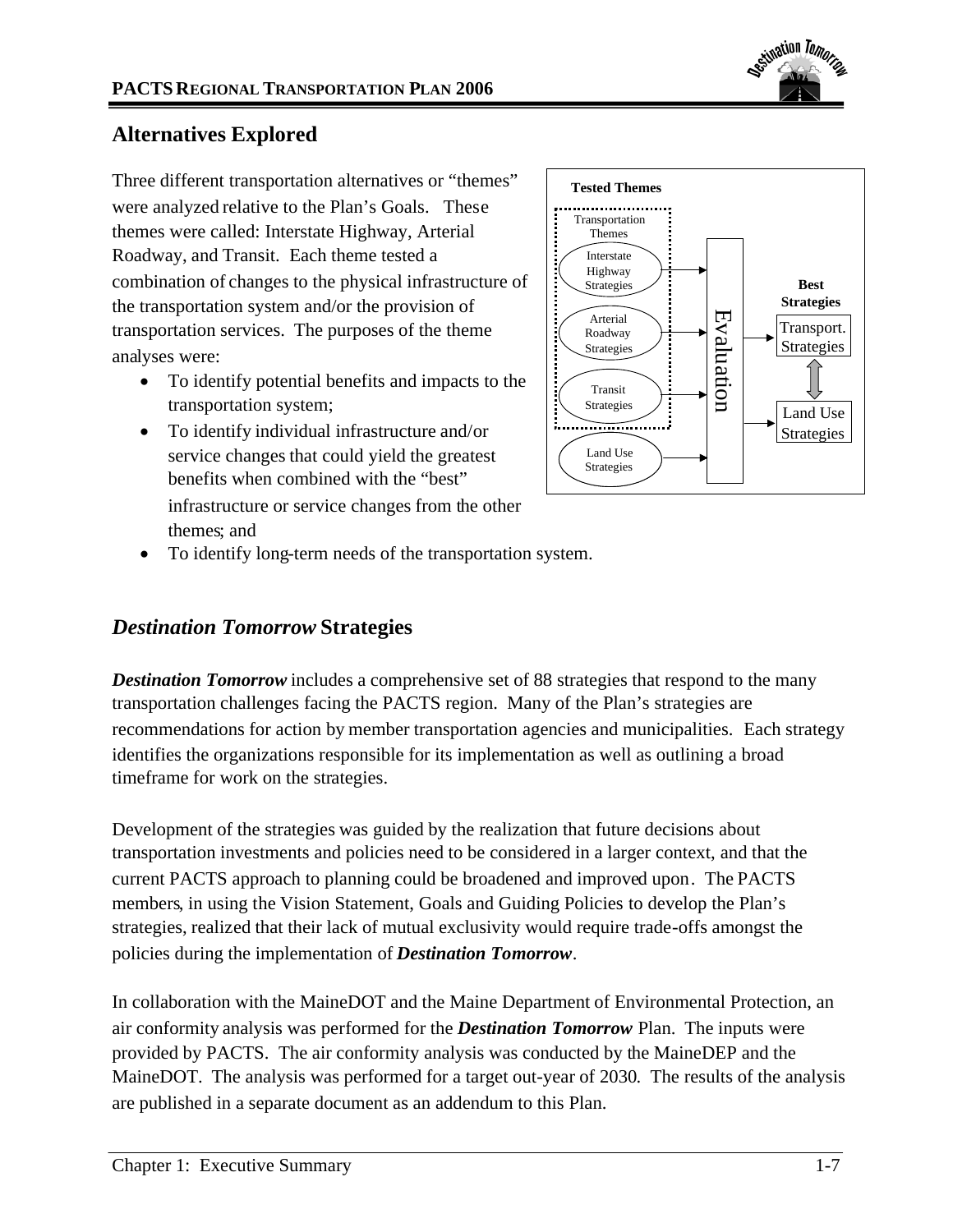

### **Implementation**

Implementation of the myriad *Destination Tomorrow* strategies will require a new level of regional coordination and collaboration by PACTS members, the FHWA and FTA, and funding partners such as the MaineDOT and the Maine Turnpike Authority. In each community, the city and town councils, planning boards, planning and engineering staff, businesses and residents will need to be active participants in the process. The implementation of *Destination Tomorrow* will be one of many steps toward answering these five persistent questions that face our region:

- How can communities best address regional transportation problems in a collaborative manner?
- What is the proper level of investment and role of transit in the region; how can PACTS meet this level and role?
- What is the optimum investment balance to mitigate existing problems while proactively meeting tomorrow's needs?
- What is the role of PACTS in developing appropriate responses to the issues that arise from the intersection of transportation investment and land use planning policy?
- What are the best short and long-term approaches to managing congestion without exacerbating sprawl?

Securing the funds needed to meet the region's identified transportation needs may be the biggest challenge facing local, regional, state and federal decision-makers as *Destination Tomorrow* is implemented. Figure 1-2 highlights the extent of this challenge – a 20-year potential \$523 million gap between the Plan's identified needs of \$1.024 billion and anticipated funding of \$501 million. The total amount of anticipated funding is less than half the total amount needed to fully realize the Vision of *Destination Tomorrow*.

In light of this funding situation, a special PACTS subcommittee was formed in early 2006 to work with the Legislature, the Maine Congressional Delegation, the MaineDOT and the Maine Turnpike Authority to seek additional necessary funding to implement *Destination Tomorrow*. The subcommittee has begun its work with a focus on major earmarks in the Year 2009 Reauthorization of federal transportation legislation. With nearly 20 percent of Maine's population living in the PACTS region, PACTS members should have a strong voice in Augusta and in Washington when seeking the funds necessary to fully implement *Destination Tomorrow.*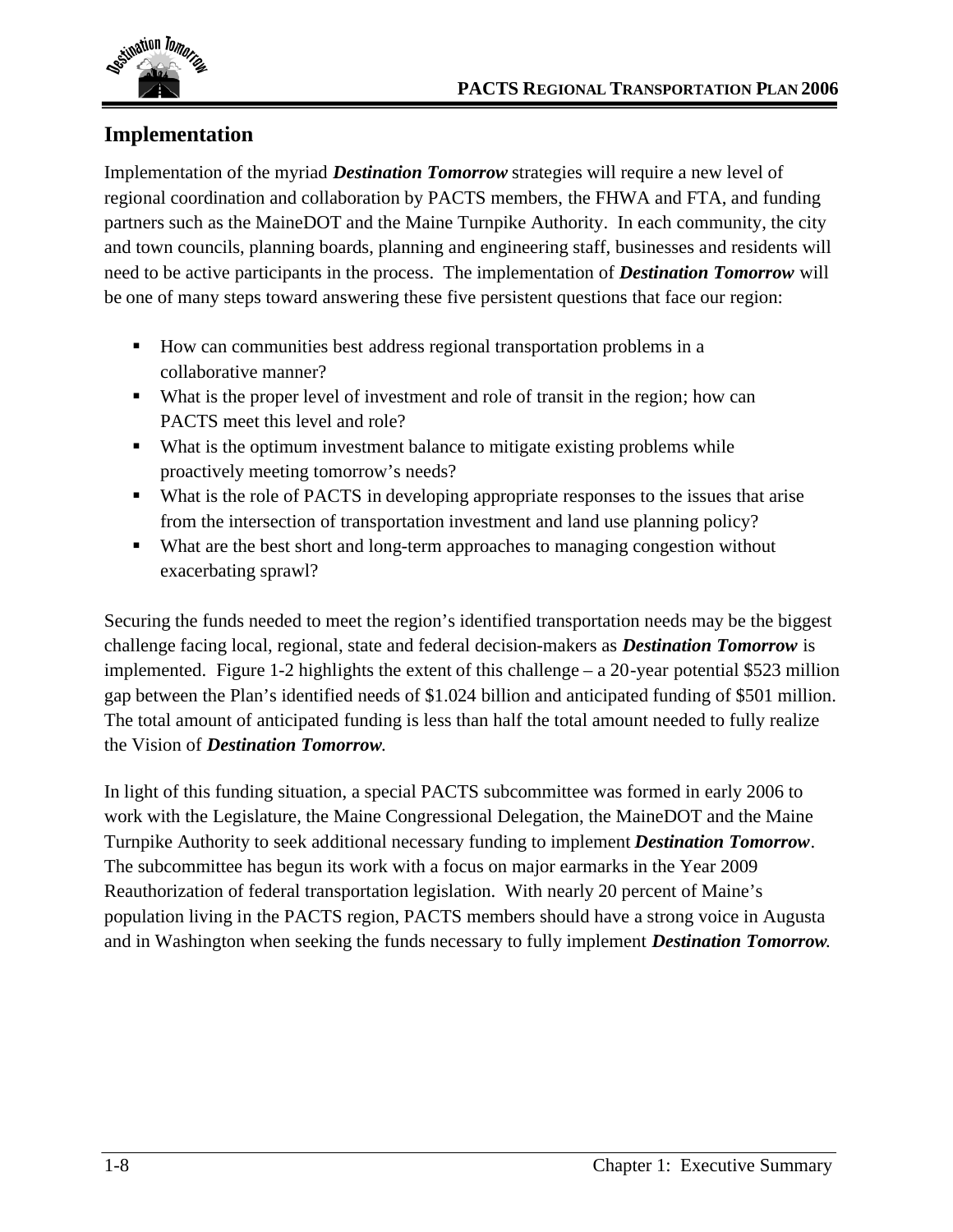



Table 1-1 presents a summary of the *Destination Tomorrow* 20-year needs analysis and investment priorities. The table is organized according to three concepts that are based on *Destination Tomorrow's* Eight Guiding Policies: maintaining the existing system; enhancing the system for the purposes of community and economic development/redevelopment; and new capacity. The new capacity needs are those that are needed to maintain a safe, efficient transportation system amid continued economic growth and increasing transportation demand. See Chapter 6 for details on this table.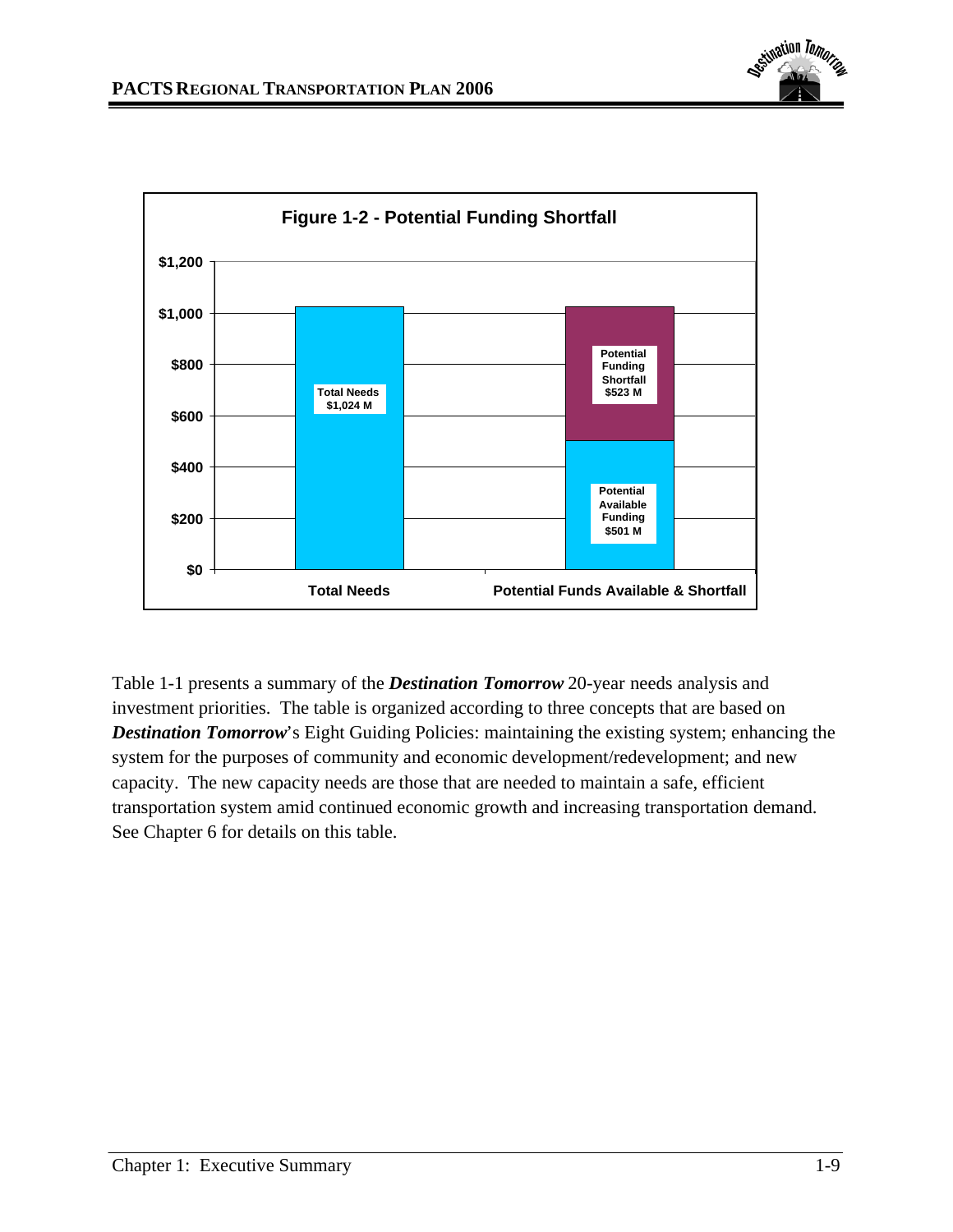

### **Table 1-1 20-Year Needs Analysis for 2006 to 2025**

(In millions of 2005 dollars)

| Principles   | Action                                                                                                                                                                                                                                                           | Amount  |
|--------------|------------------------------------------------------------------------------------------------------------------------------------------------------------------------------------------------------------------------------------------------------------------|---------|
| Maintain     | Maintain existing highways and bridges                                                                                                                                                                                                                           | \$235   |
| Maintain     | Maintain existing public transportation                                                                                                                                                                                                                          | \$140   |
| Maintain     | Address critical intersections                                                                                                                                                                                                                                   | \$60    |
| Maintain     | Improve access management                                                                                                                                                                                                                                        | \$10    |
| Maintain     | Maintain Turnpike bridges and build climbing lane                                                                                                                                                                                                                | \$25    |
| Maintain     | I-295 MaineDOT near term recommendations                                                                                                                                                                                                                         | \$21    |
| Maintain     | Turnpike regional toll system *                                                                                                                                                                                                                                  | \$31    |
| Maintain     | Electronics (ITS) strategies                                                                                                                                                                                                                                     | \$17    |
| Community    | Arterial investment/enhancement                                                                                                                                                                                                                                  | \$50    |
| Community    | Bicycle and pedestrian systems                                                                                                                                                                                                                                   | \$15    |
| Add capacity | Phase I of Gorham bypass                                                                                                                                                                                                                                         | \$20    |
| Add capacity | Phase II of Gorham bypass                                                                                                                                                                                                                                        | \$30    |
| Add capacity | Other major regional highway corridors                                                                                                                                                                                                                           | \$75    |
| Add capacity | More buses for increased service frequency and                                                                                                                                                                                                                   | \$15    |
|              | for bus service area expansion                                                                                                                                                                                                                                   |         |
| Add capacity | Passenger rail services to Brunswick and Yarmouth                                                                                                                                                                                                                | \$80    |
| Add capacity | I-295 MaineDOT long term recommendations                                                                                                                                                                                                                         | \$35    |
| Add capacity | Turnpike widen to 6 lanes Exits 44 to 53                                                                                                                                                                                                                         | \$65    |
| Add capacity | Turnpike add interchanges (if warranted) *                                                                                                                                                                                                                       | \$30    |
| Add capacity | New connector streets                                                                                                                                                                                                                                            | \$40    |
| Add capacity | Freight system investments                                                                                                                                                                                                                                       | \$30    |
|              | Total                                                                                                                                                                                                                                                            | \$1,024 |
|              | The Maine Turnpike Authority continues to study a regional toll system but has no plans<br>to construct one at this time. The Authority will also consider additional interchange<br>proposals, but has no plans to construct any new interchanges at this time. |         |
|              |                                                                                                                                                                                                                                                                  |         |